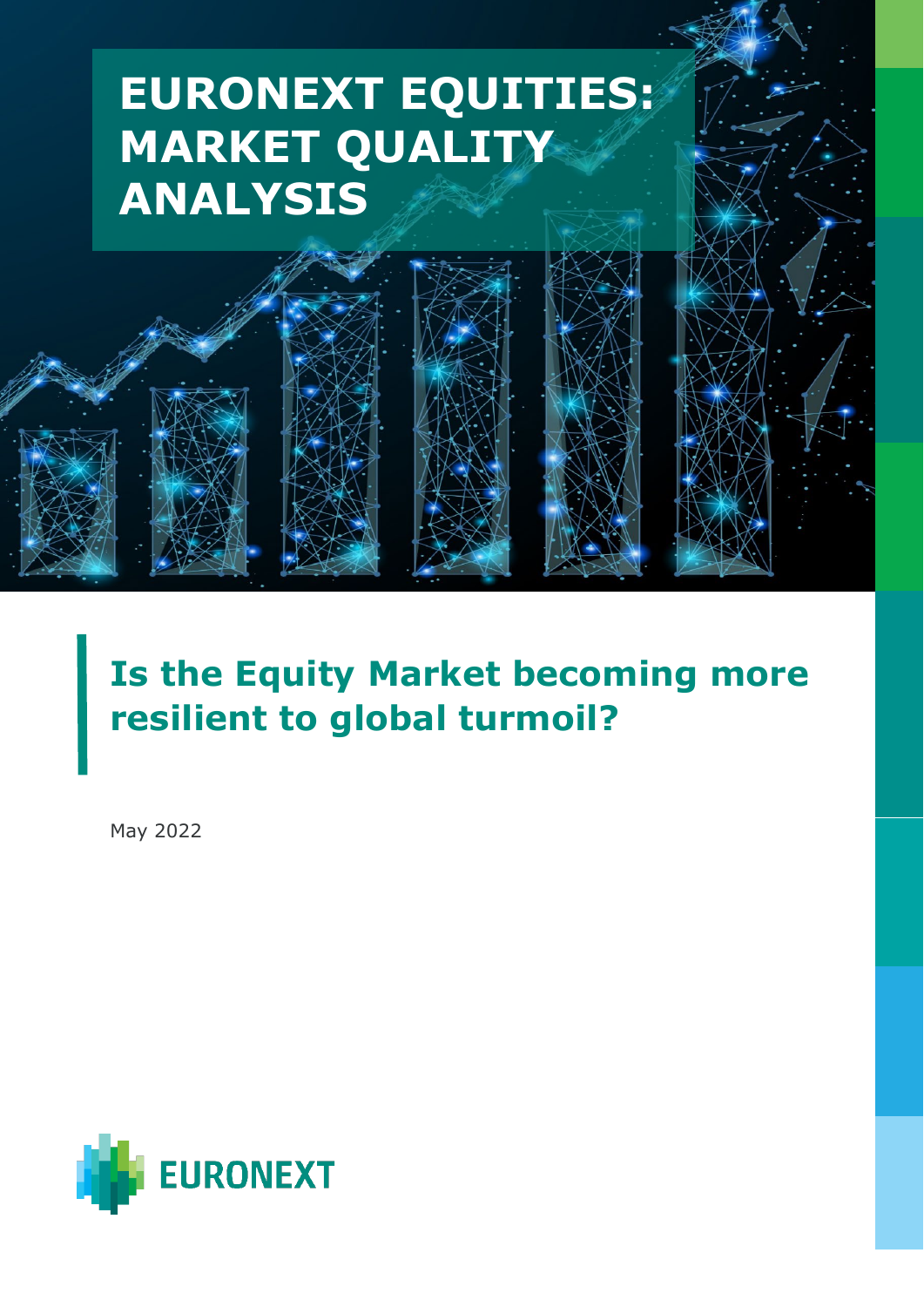The geopolitical tensions of 2022 are bringing back volatility to the markets.

The Covid outbreak in 2020 had already marked a turning point, with volatility at consistently higher levels than historically, translating into uncertainty over future expectations. From a microstructure standpoint, market quality is considered to be very sensitive to volatility: it is generally observed to deteriorate as volatility increases.

Nonetheless, based on empirical observations during the ongoing crisis between Ukraine and Russia, the overall equity market in Europe now seems to be more resilient to distortions driven by global events.

In this study, Euronext provides a short analysis comparing the market quality metrics in 2020 during the first wave of the Covid-19 outbreak and the recent market turmoil in 2022 caused by the Ukraine-Russia crisis.

#### **Methodology:**

- Market quality metrics are analysed for CAC 40 $\textdegree$  constituents, which are among the most liquid and highly traded securities on Euronext and at pan-European level. By selecting this subset, we exclude the potential impact of illiquid securities.
- The data range covers two volatile periods: "First Covid wave" from 3 February 2020 to 30 April 2020, and "Ukraine-Russia crisis" from 3 January 2022 to 31 March 2022.
- The red dotted lines in the charts highlight the relevant dates during the two periods: 16 March 2020, the day the first lockdown was announced in France, and 24 February 2022, the beginning of the Ukraine-Russia crisis.
- Volatility is evaluated using the VSTOXX® Index (V2TX), which measures the volatility of the EURO STOXX 50 Index.
- The market quality data in this study is sourced by the independent provider BMLL Technologies, and three metrics are analysed: Spread, European Best Bid & Offer (EBBO) Setting and EBBO Presence.

#### **Executive summary:**

- Since early 2020, volatility and equity trading volumes have skyrocketed due to global market turmoil, driven by the Covid-19 pandemic waves and the ongoing Ukraine-Russia crisis.
- European market quality has been more resilient to distortions during the Ukraine-Russia crisis in early 2022 than during the first Covid-19 wave in 2020.
- Even during the recent geopolitical tensions, Euronext has maintained stronger metrics than MTFs in terms of average spreads and EBBO Presence/Setting.

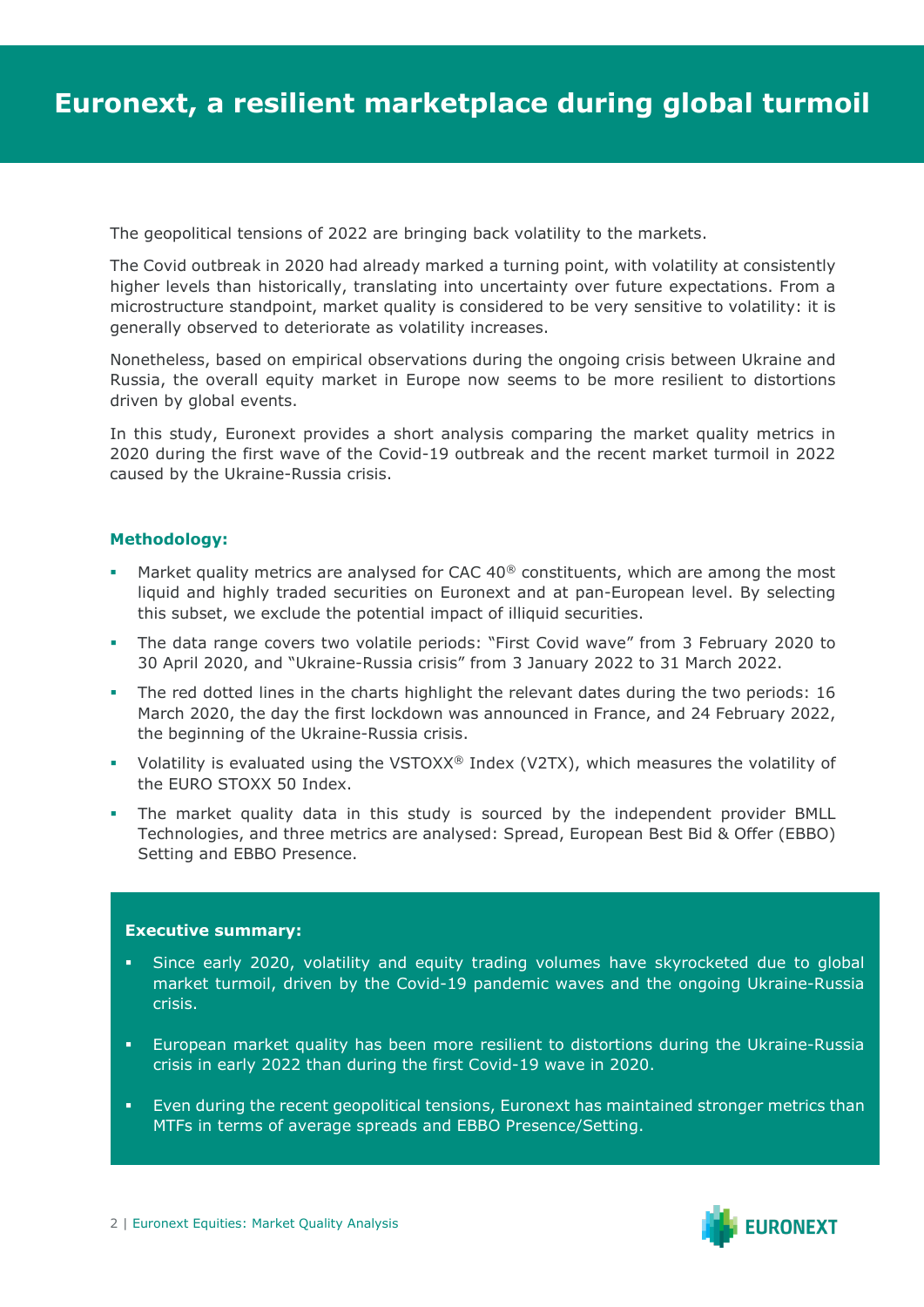### **EQUITY TRADING VOLUMES AND VOLATILITY**

After ten years of low volatility, the Covid-19 outbreak in 2020 triggered a period of spikes in volatility and equity volumes, driven by multiple pandemic waves and now by geopolitical tensions.

The **VSTOXX® Volatility Index** (V2TX) reached a level of **85.6** points on 16 March 2020, almost 6x higher than the pre-Covid average level of 15.1 in 2019. The V2TX stayed in the range of between 15 and 32 points during 2021 and surged again in February-March 2022 to surpass 55 points.

In parallel, equity trading activity has also increased sharply: the **Average Daily Value** (ADV) traded on Euronext\* markets was  $\epsilon$ 6.7bn in 2019 and rose by +63% to  $\epsilon$ 10.9bn during the first Covid-19 wave from February to April 2020. Then ADV stabilised at €10.7bn in 2021 (now including Oslo and Milan markets) and increased again to **€13.9bn** on average in Q1 2022 as Ukraine-Russia tensions escalated, with some days above €20bn ADV.

#### **FIRST COVID WAVE UKRAINE-RUSSIA CRISIS**





| <b>Feb-Apr 2020</b>           | <b>Euronext ADV</b> | V <sub>2</sub> TX |
|-------------------------------|---------------------|-------------------|
| Min                           | €5.3bn              | 12.5              |
| Max                           | €22.8bn             | 85.6              |
| Average                       | €10.9bn             | 40.0              |
| Change vs 2019<br>(pre-Covid) | $+63%$              | $+166%$           |



| <b>Jan-Mar 2022</b>            | <b>Euronext ADV</b> | V <sub>2</sub> TX |
|--------------------------------|---------------------|-------------------|
| Min                            | €8.5bn              | 17.8              |
| Max                            | €27.9bn             | 56.2              |
| Average                        | €13.9bn             | 29.5              |
| Change vs 2021<br>(pre-crisis) | $+30%$              | $+47%$            |

\*Euronext volumes during the "First Covid wave" take into consideration Amsterdam, Brussels, Dublin, Lisbon and Paris markets. Oslo and Milan volumes are included from the start of 2021.

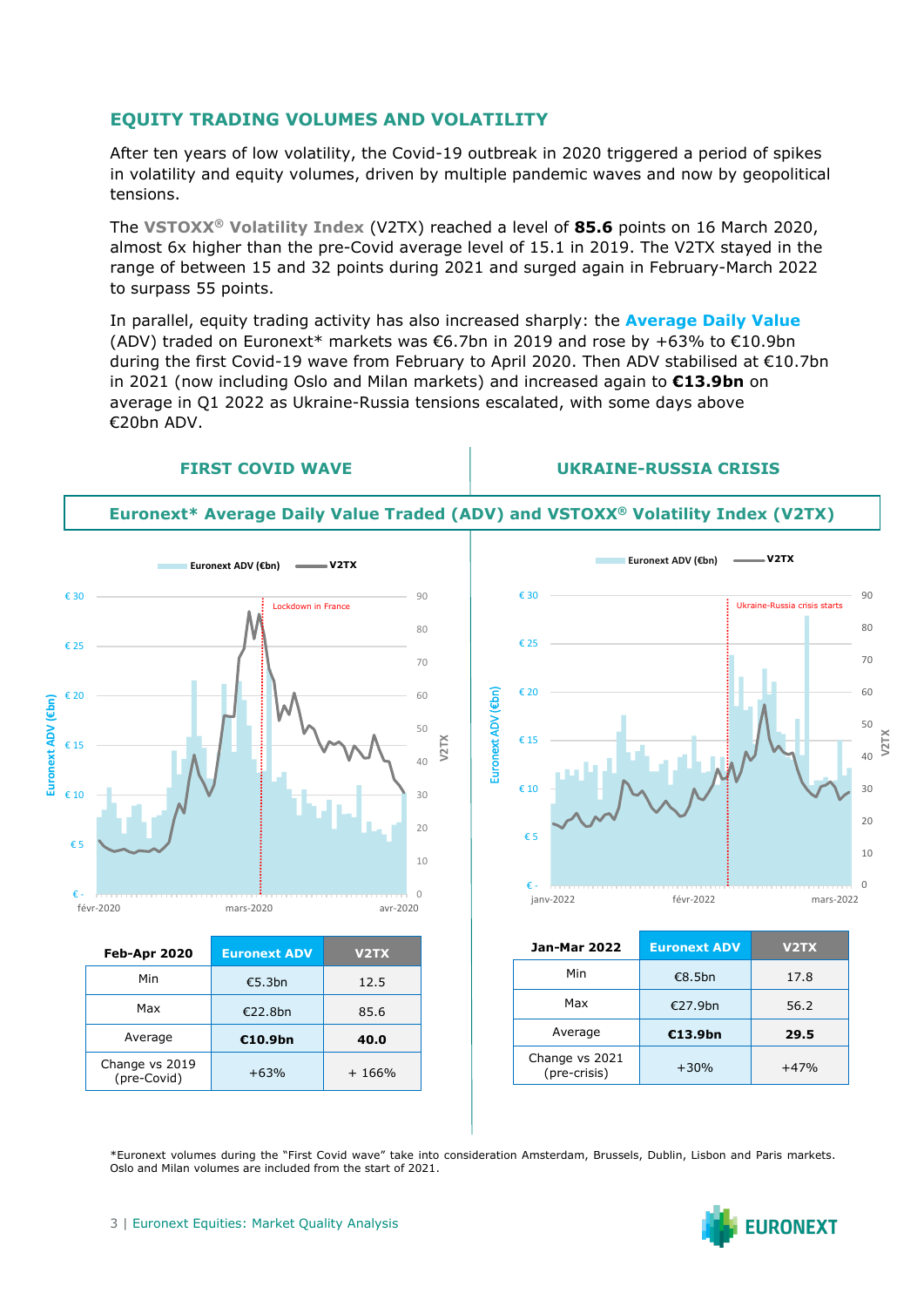#### **SPREADS**

The first pandemic wave in 2020 triggered a significant widening of spreads across European equity markets. Nevertheless, as demonstrated in our previous study, the spread increase on Euronext blue chips from January 2020 to September 2021 was **41% smaller** than on the best-performing MTF across different buckets of volatility.

During the Ukraine-Russia crisis, the overall deterioration was less obvious and markets now seem more resilient to unexpected shocks: indeed, the average increase in spread on CAC 40® securities after 24 February 2022 (versus January 2022) has been close to **+1 bps** for Euronext, Aquis and Cboe Europe, and +4.1 bps for Turquoise.

During this recent turmoil, **Euronext** is still offering the lowest average spreads (4.5 bps) compared to **Aquis** (5.1 bps), **Cboe Europe** (5.8 bps), and **Turquoise** (13.9 bps) for CAC 40® stocks.



| Average<br>$10.5$ bps<br>15.4 bps<br>17.7 bps<br>34.4 bps<br>Post-Covid<br>Change vs Jan<br>$+10.2$ bps<br>$+11.8$ bps<br>$+6.4$ bps<br>2020 (pre-Covid) | MAN | 17.9 bps | 30.4 bps | $27.0$ bps | 66.6 bps    |
|----------------------------------------------------------------------------------------------------------------------------------------------------------|-----|----------|----------|------------|-------------|
|                                                                                                                                                          |     |          |          |            |             |
|                                                                                                                                                          |     |          |          |            |             |
|                                                                                                                                                          |     |          |          |            | $+24.8$ bps |
|                                                                                                                                                          |     |          |          |            |             |



Reference period for Min/Max/Average spreads: **24 February to 31 March 2022**

\*\* In the "First Covid wave" chart, Cboe data refers to the former Chi-X Europe market (former BATS market was excluded) as provided by BMLL; in the "Ukraine-Russia crisis" chart, Cboe data refers to Cboe DXE (European data). Aquis and Turquoise data also refers to the European venues.

Post-Crisis

Change vs 2021 (pre-crisis)

**4.5 bps 5.1 bps 5.8 bps 13.9 bps**

 $+ 1.2$  bps  $+ 1.0$  bps  $+ 1.2$  bps  $+ 4.1$  bps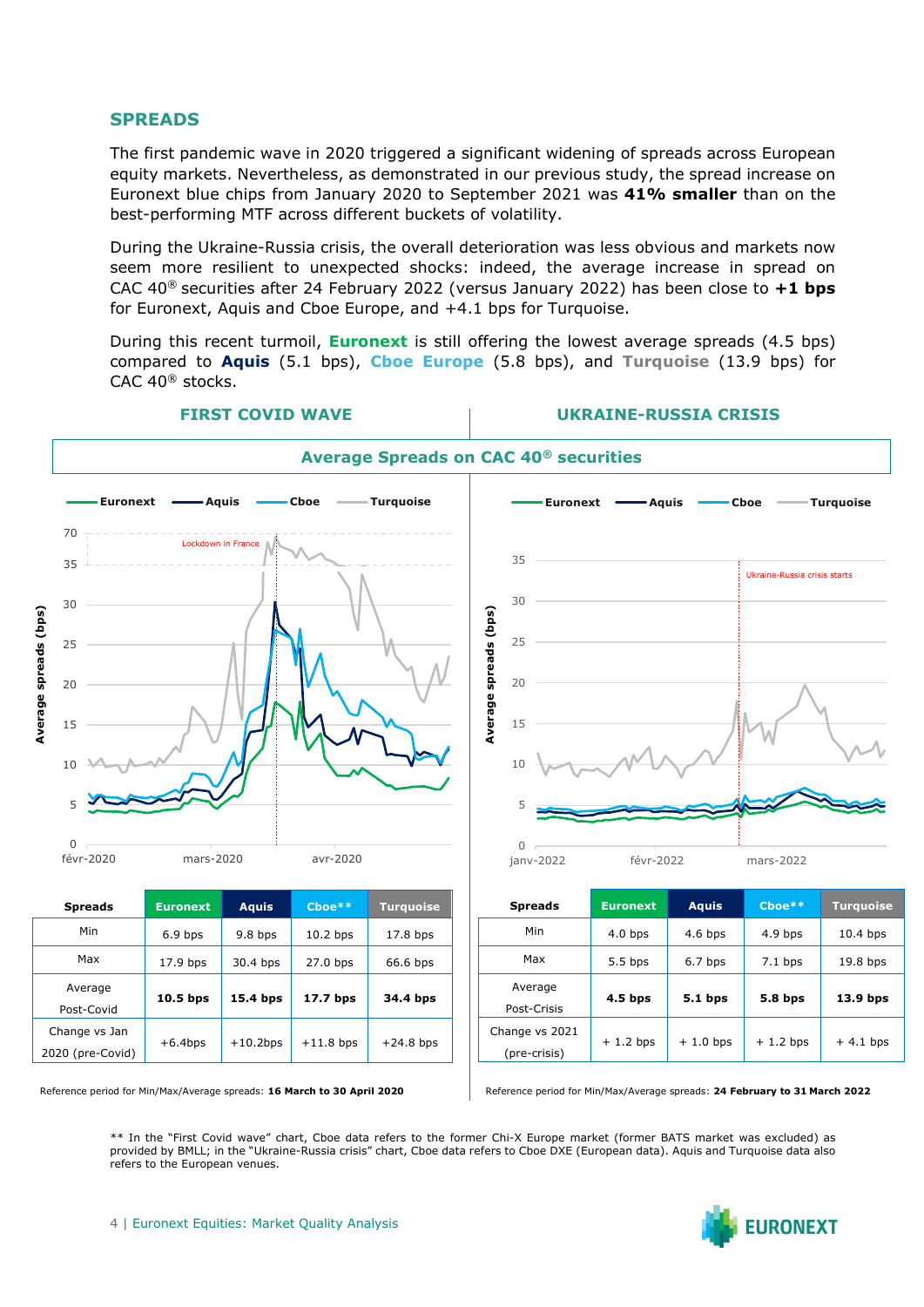#### **EBBO PRESENCE AND SETTING**

Despite the overall deterioration of market quality during the Covid pandemic, from February to April 2020 the average EBBO Presence and Setting on Euronext were 78% and 62% respectively – significantly higher than the best-performing MTF, Aquis (56% and 23%).

In addition, the impact of recent geopolitical turmoil has been marginal: **Euronext** EBBO Presence decreased slightly from 82% in January 2022 to 78% after war was declared in Ukraine, still 1.5x higher than **Aquis** (53%) and **Cboe Europe** (55%), and 4x higher than **Turquoise** (19%). The discrepancy is even more obvious for average EBBO Setting, with Euronext leading at 66% after the geopolitical crisis started – while MTFs were below 20%.





**EBBO Setting (%) on CAC40® securities**



|                                 | <b>Euronext</b> | <b>Aquis</b> | <b>Choe</b> | Turauoise |
|---------------------------------|-----------------|--------------|-------------|-----------|
| Avg EBBO Setting<br>Post-Crisis | 66%             | 19%          | 12%         | 4%        |

**EURONEXT** 

5 | Euronext Equities: Market Quality Analysis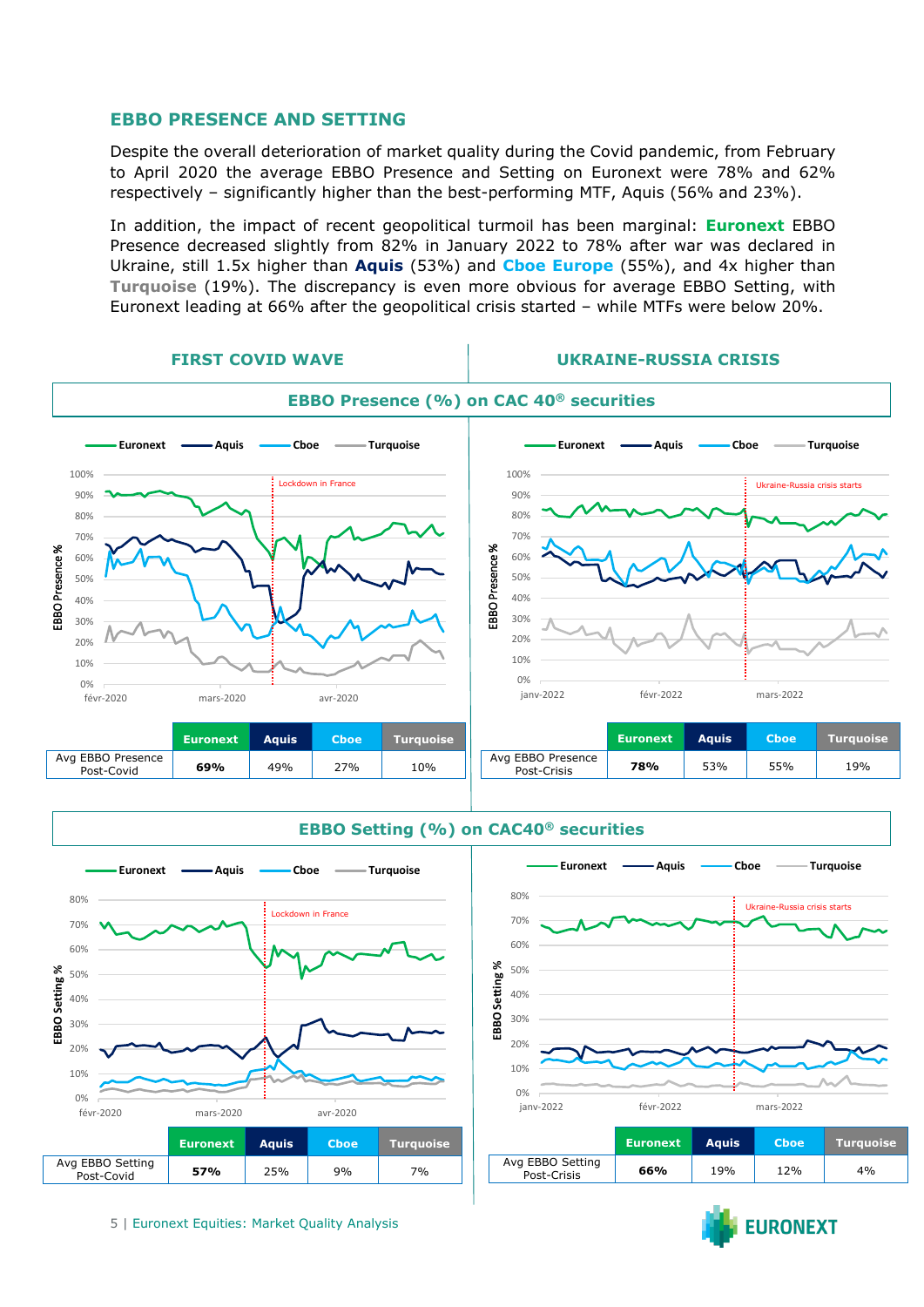### **CONCLUSION**

Since March 2020 when the Covid pandemic hit, and recently again in early 2022 with the Ukraine-Russia crisis, levels of volatility have remained exceptionally high. Although the nature of the two periods studied is clearly different, market participants have had to adapt to a new macro-economic and market structure environment.

We can observe that the European equity market became more resilient to distortions during the Ukraine-Russia crisis than it was during the first Covid wave in 2020. Despite the global turmoil, Euronext has maintained stronger metrics than MTFs in terms of average spreads and EBBO Presence/Setting. This testifies to Euronext's resilient market quality, proving again its reliability even in times of unprecedented levels of volatility.

#### **GLOSSARY**

**Bid-Ask Spread**: The difference between the bid and the ask prices of a security.

**European Best Bid & Offer (EBBO) – Presence:** The presence of time during the continuous trading period where there is at least one order equal to the Bid / Ask / Bid&Ask price and simultaneously at least one order equal to the Bid / Ask / Bid&Ask price of the EBBO.

**European Best Bid & Offer (EBBO) – Setting:** The numbers of events where a venue improved the Ask / Bid price as a percentage of the numbers of all consolidated Best Ask / Bid price improvement events for the instrument.

#### **AUTHORS**

#### **Roberto Bonalumi Tristan Richefeu Vincent Boquillon**

Euronext Euronext Euronext

Cash Equity Analyst Cash Equity Analyst Head of Cash Equities

For more information, please contact [EquitiesTeam@euronext.com](mailto:EquitiesTeam@euronext.com)